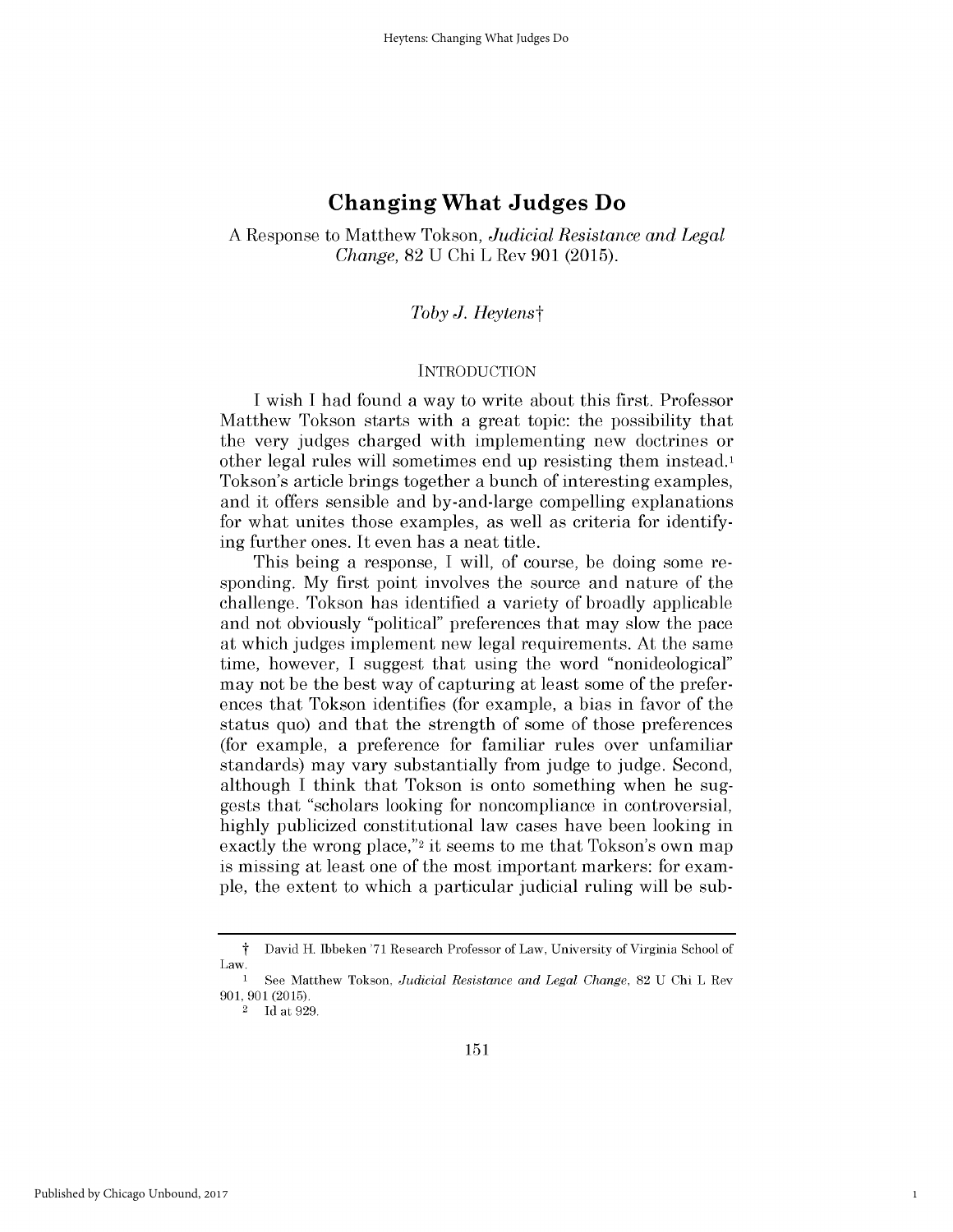ject to meaningful appellate review. Third, and most broadly, I think that the term "judicial resistance" is surprisingly hard to pin down and perhaps should be abandoned in favor of a broader approach focused on potential barriers to effectuating legal change.

## I. WHY MIGHT JUDGES RESIST LEGAL CHANGE?

It is sometimes easy to forget, but "[j]udicial policies do not implement themselves." Professor Tokson is thus surely right that "[c]hanging the law that actually resolves legal disputes is not as simple, or as immediate, as it appears."<sup>4</sup>

It seems unsurprising that judges may resist (or, less pejoratively, may have a difficult time faithfully implementing) new legal regimes that go against their deeply held moral or political beliefs.5 But Tokson points out that judges may hinder the direction or rate of on-the-ground legal change for other, less obvious reasons. In particular, as Tokson explains, judges are vulnerable "to many of the same unconscious biases, aversions to costs, and preferences for the familiar status quo as the rest of us."6 These limitations may, in turn, cause judges to seek to do less work rather than more, favor less mentally taxing modes of decisionmaking over more taxing ones, and prefer the familiar and the routine over the unfamiliar and the new-and to do so regardless of whether a new law tells them to do otherwise. <sup>7</sup>

There is not much here about which I disagree with Tokson, so instead I'll make two limited points. First, although I agree that many of the preferences that (may) lead (some) judges to resist implementing new legal rules are not necessarily "political" in nature, I am not certain that it is accurate to label all of them "nonideological."8 "Nonideological" may be a useful label for things like a desire to avoid work or mental fatigue, or the difficulty of overcoming anchoring effects.9 But an all-otherthings-equal bias in favor of keeping things the way they have been in the past<sup>10</sup> starts to sound a lot like a certain type of con-

**<sup>3</sup>** Bradley C. Canon and Charles A. Johnson, *Judicial Policies: Implementation and Impact* 1 (CQ 2d ed 1998).

<sup>4</sup>Tokson, 82 U Chi L Rev at 973 (cited in note 1).

**<sup>5</sup>** This all, of course, requires a method for assessing whether judges are "correctly" implementing a new legal regime. I discuss this point in Part III.

Tokson, 82 U Chi L Rev at 903 (cited in note 1).

<sup>&</sup>lt;sup>7</sup> See id at 925.<br><sup>8</sup> Id at 902

 $\frac{8}{9}$  Id at 902.

See id at 911-16.

See Tokson, 82 U Chi L Rev at 923-24 (cited in note 1).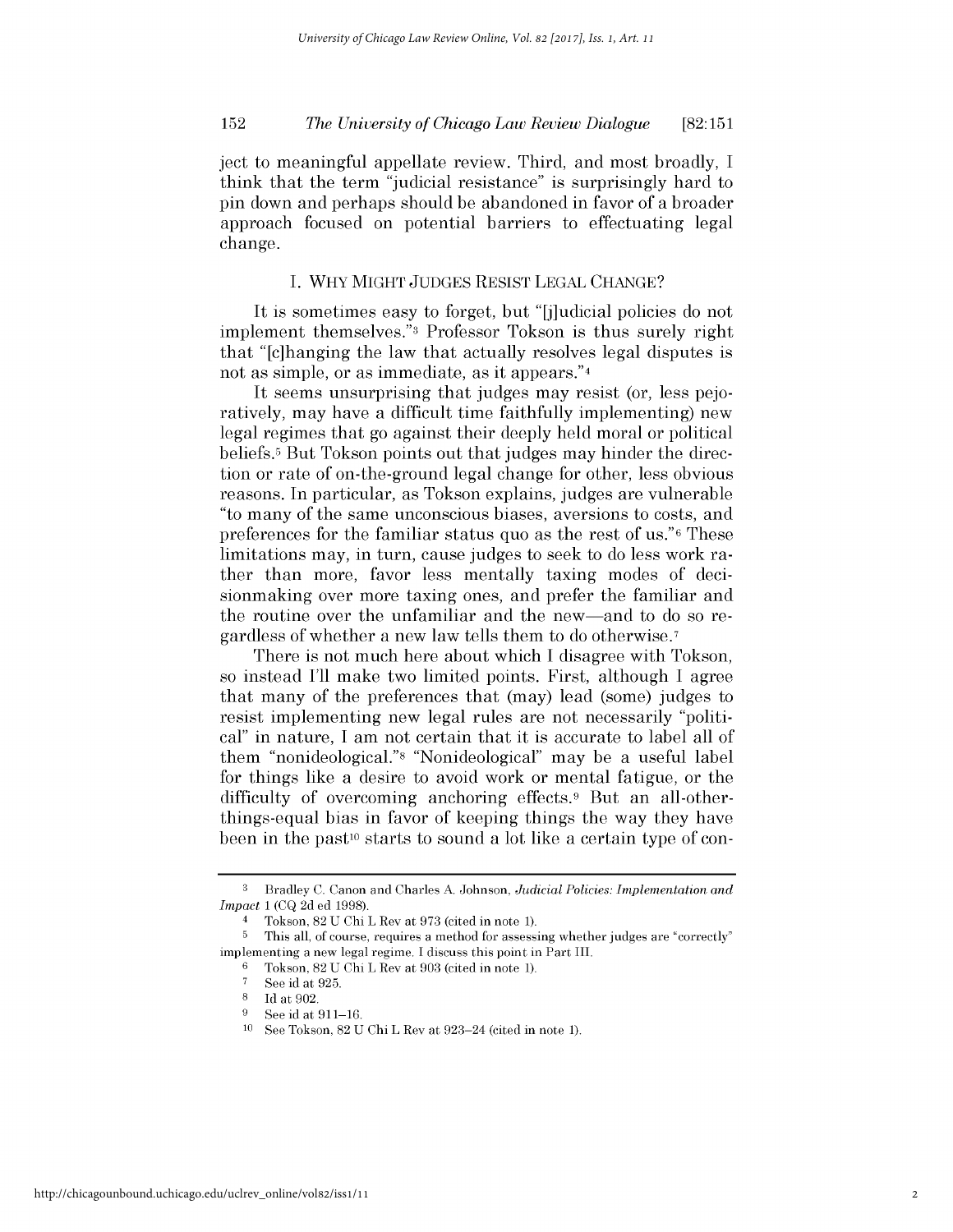153

Second, it seems likely that these nonpolitical preferences, like political preferences, may vary a lot from person to person. Take an example that Tokson uses: the shift from a bright-line and easy-to-apply rule to an all-things-considered standard.11 That sort of switch undoubtedly makes the judge's decisionmaking process more complicated, and I find it entirely plausible that some (perhaps even most) judges would be inclined to resist it for that reason, among others.<sup>12</sup> But what about the opposite the switch from a highly discretionary standard to a hard-andfast rule? Count me among those who suspect that at least some judges would be inclined to resist that shift as much (or even more) than the opposite type of change, either because they prefer to have more discretion as a general matter or because they think that this particular new rule leaves out too many relevant considerations. 13 Whether lower court judges are likely to resist a new legal regime may, in short, depend on whether those judges' preferences for rules versus standards more closely resemble those of Justice Antonin Scalia or Justice Stephen Breyer.

### II. WHEN IS RESISTANCE MOST LIKELY?

For now, let's bracket the challenges of defining "judicial resistance" and the appropriateness of using that particular term. Instead, let's use a rough-and-ready "I know it when I see it" approach that defines "resistance" as any time the law has changed and it appears a judge got the new law "wrong" in a way that seems to reflect the influence of the old law. When is that sort of thing most likely to happen?

As I read Professor Tokson, he sensibly suggests that there are two general factors that tug in opposite directions: reasons not to follow the new law weighed against reasons to follow the new law. **<sup>14</sup> My** main concern is with the second part of the analysis: the weight of the judge's reasons for following the new law. It's not that I disagree with the things that Tokson says. In particular, I agree that socialization, norm internalization, and a

**<sup>11</sup>**See id at 929.

<sup>&</sup>lt;sup>12</sup> See id at 912.

<sup>13</sup> See id at 967 (discussing scholarship that contends that judges prefer more discretion to less).

<sup>14</sup>See Tokson, 82 U Chi L Rev at 927-30 (cited in note 1).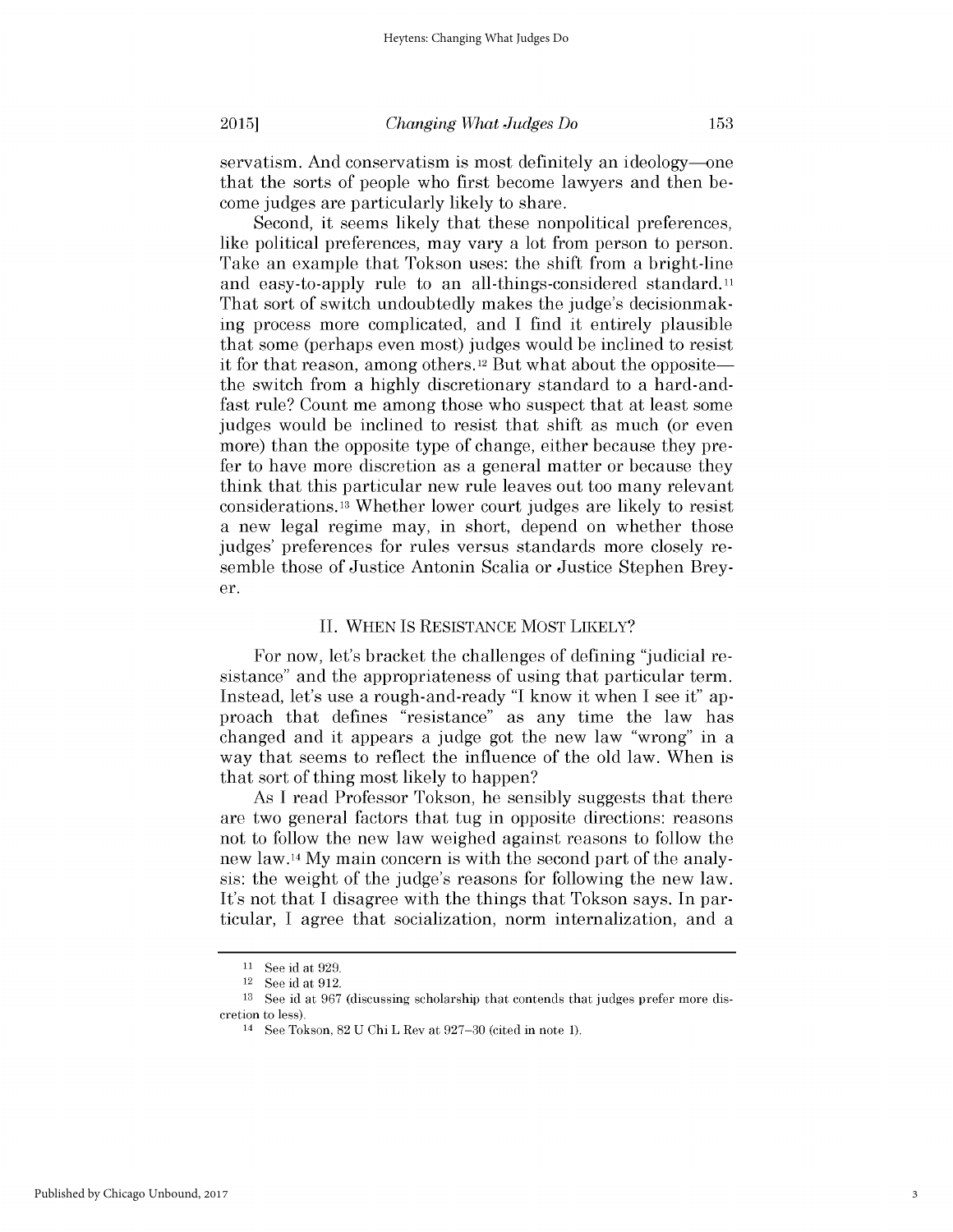desire to avoid being reversed will tend to push judges toward compliance with new legal rules, as will the prospects for public criticism or high-profile sanctions for noncompliance. 15

At the same time, I think that something is missing from Tokson's analysis, something that could help explain at least some of his own examples: the severe procedural and practical limits on the availability of appellate review of many judicial decisions.

When I teach Civil Procedure, I tell the students that there may be few lawyers on earth with more unconstrained power than federal district court judges. That often strikes my students as counterintuitive. After all, trial judges are at the bottom of the Article III judicial hierarchy and, unlike appellate judges, their decisions are subject to appeals as of right rather than discretionary petitions for writs of certiorari. 16

But trial courts actually have a lot of things going for them "in any struggle with their judicial superiors,"<sup>17</sup> and some of those things seem directly relevant here. First, the finaljudgment rules mean that appellate review is not even theoretically available in many cases, because the case settles before the trial court enters a final decision in favor of one party.<sup>18</sup> Second, even if there is a final judgment in a case, only the losing party can appeal and may do so only if it is aggrieved by the decision it seeks to appeal.19 Third, even if an appeal is allowed, deferential standards of review make it difficult to overturn front-end factual findings or back-end exercises of discretion.20 Fourth, even if an appellate court agrees that an appealing party is right about the law, there is always the possibility that the reviewing court will deny relief on the ground that the error was harmless.<sup>21</sup> Fifth, appeals require time and money, and any sensible litigant must weigh the costs of taking an appeal against the uncertain benefits of doing so. For all those reasons, many trial court rulings are, for all intents and purposes, effectively unreviewable.

 $15$  See id.

<sup>&</sup>lt;sup>16</sup> Compare 28 USC § 1291, with 28 USC § 1257. Of course, a sensible appellate judge knows that, except in the rare case, the Supreme Court is almost entirely uninterested in fact-bound error correction. See, for example, US S Ct Rule 10 **("A** petition for a writ of certiorari is rarely granted when the asserted error consists of erroneous factual findings or the misapplication of a properly stated rule of law.").

<sup>&</sup>lt;sup>17</sup> Toby J. Heytens, *Doctrine Formulation and Distrust*, 83 Notre Dame L Rev 2045, 2072 (2008).

<sup>&</sup>lt;sup>18</sup> See id at 2068.

<sup>19</sup> See id.

<sup>20</sup>See id. See also Toby J. Heytens, *Reassignment,* 66 Stan L Rev 1, 34 (2014).

<sup>21</sup>See *Chapman u California,* 386 US 18, 22 (1967).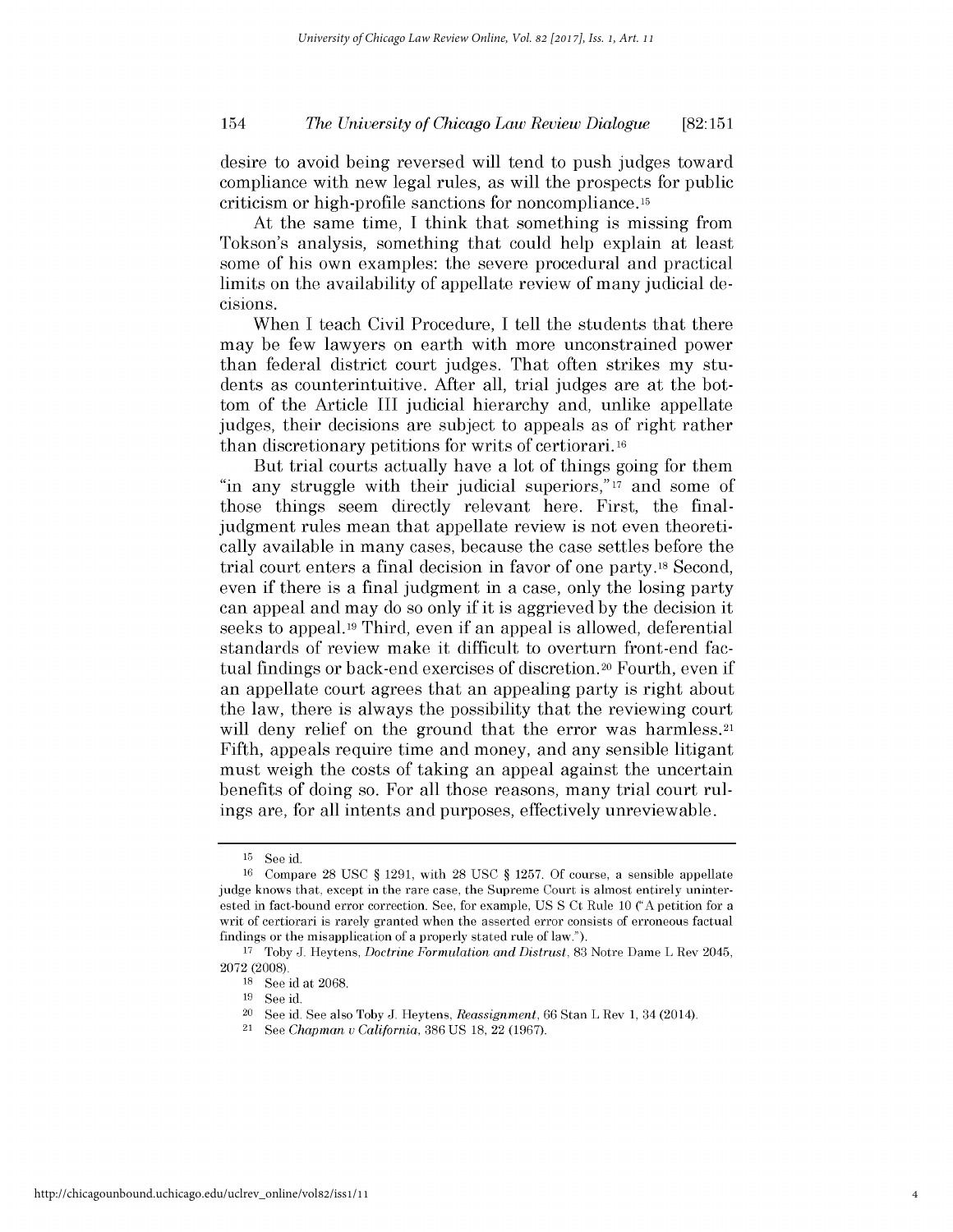155

So why does that matter? It matters because any sensible trial judge knows everything I just said and her knowledge of whether a particular action is likely to be subject to meaningful appellate review may well be a critical factor in determining whether and how vigorously that judge tries to resist a new legal command.

To see why, let's walk through some of Tokson's examples. If a party to a securities case believes that her opponent violated Federal Rule of Civil Procedure 11, she can move for sanctions. If she does not do so, is she even aggrieved for purposes of appealing if the trial court fails to comply with the provisions of the Private Securities Litigation Reform Act of 199522 (PSLRA), which require the trial judge to determine whether each party and each lawyer in the case have complied with Rule 11?23 Besides, how many lawyers who just won (or lost) a case on the merits have any incentive to ask an appellate court to order the trial court to make findings that will also result in a determination about whether they violated Rule 11 themselves?<sup>24</sup> What are the odds, to use two of Tokson's other examples,<sup>25</sup> that giving the jury instructions at the wrong time or violating a rule that bars jurors from taking notes would not be held to be harmless error on appeal, or that a federal criminal sentence that is within (or near) the now-advisory Sentencing Guidelines would be held to be an abuse of discretion?26

Or take Tokson's last and most developed example: the sequencing of qualified immunity determinations.27 From 2001 until 2009, lower courts were told that they had to decide whether there was a constitutional violation before determining whether the constitutional right in question was clearly established at the time the official acted.28 But what actually happened if the district court or the appellate court didn't follow that sequence? What if the court instead assumed for the sake of argument that

 $22$  Pub L No 104-67, 109 Stat 737, codified as amended in various sections of Title 15.

 $23$  See Tokson,  $82$  U Chi L Rev at  $936-40$  (cited in note 1).

<sup>24</sup>See id at 937-38 (observing that the PSLRA requires district courts to make Rule 11 compliance findings for *"every* attorney **...** for *every* pleading or dispositive motion that the parties file").

<sup>&</sup>lt;sup>25</sup> See id at 935.

**<sup>26</sup>**See id at 950 (noting that "appeals courts have signaled that they will affirm nearly all sentences that fall within a Guidelines range"). See also id at 944-52 (discussing the rise and fall of the Sentencing Guidelines and the standard of appellate review for decisions made pursuant to them).

See Tokson, 82 U Chi L Rev at 952-61 (cited in note 1).

<sup>&</sup>lt;sup>28</sup> See id at 955-56.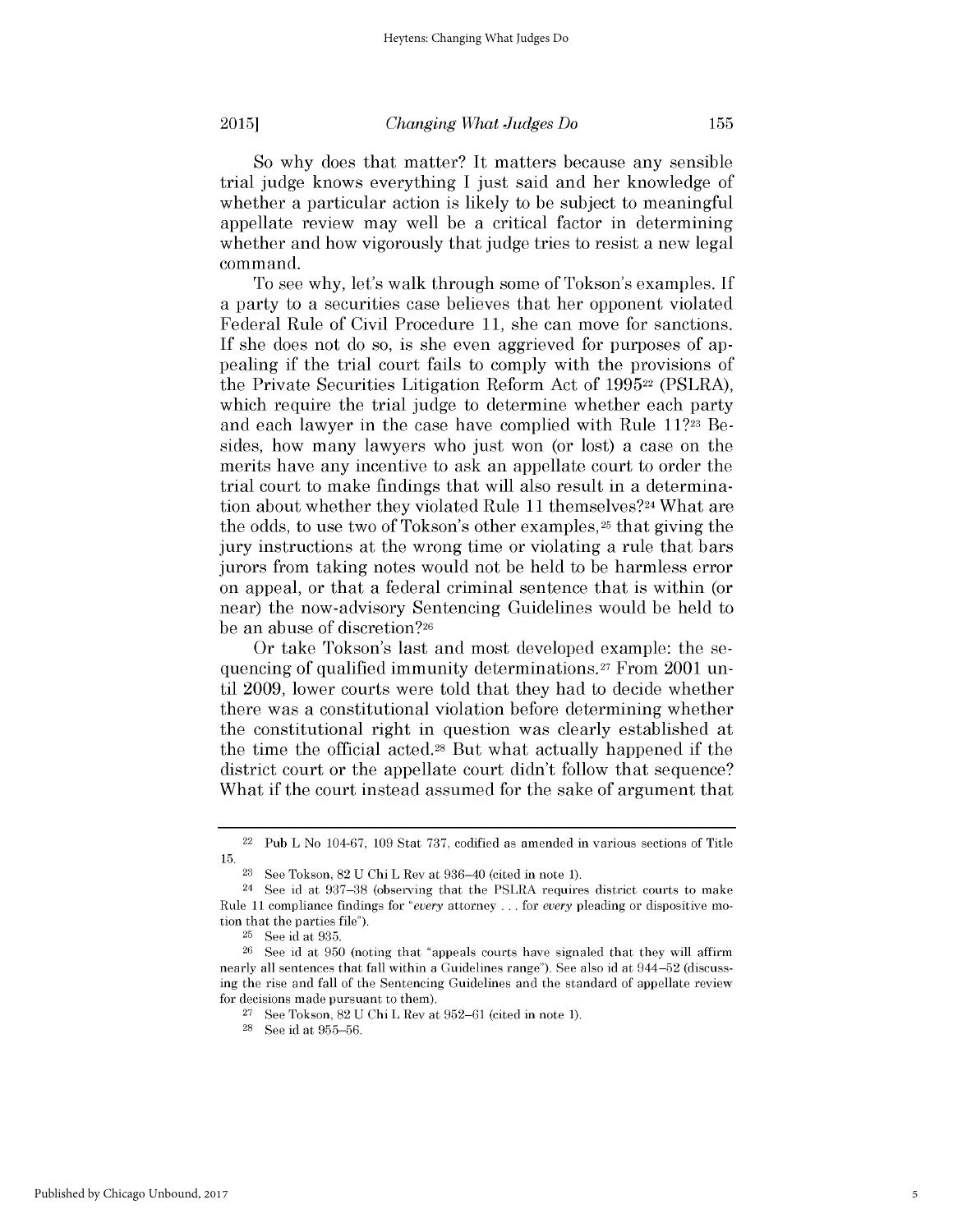there was a constitutional violation but then ruled for the defendant on the ground that the right in question was not clearly established? The prevailing defendant would have little incentive to appeal, and it is unlikely that she would even be permitted to do so because of the adversity requirement.29 The losing plaintiff, in contrast, would be permitted to appeal. But she might well choose not to appeal if the lower court's holding as to the "clearly established" requirement seemed unlikely to be reversed on appeal. And even if the plaintiff did appeal, there is a strong possibility that the trial court's bottom-line judgment would be affirmed anyway.30

All of this, in turn, suggests a further point: The examples Tokson gives in Part III of his article strike me as fairly atypical in at least one respect. Nearly all of them involve situations in which a lower court ruling is likely to generate an appealable decision, either because the ruling in question is something that happens at or shortly before the entry of a final judgment, because of the special rules governing appeals of orders granting or denying injunctions, or because the ruling in question is subject to an immediate appeal under the collateral-order doctrine.31

If we want to find places where lower court judges are especially likely to resist legal change, maybe the places to look are those in which the initial decisions are unlikely to generate a reviewable decision in the first place. Take, for example, changes to the discovery rules or to the rules governing pretrial case management. Imagine a district judge who still follows the adage "No Spittin,' No Cussin' and No Summary Judgment."32 For that matter, take one of the examples that Tokson discusses: the recent Supreme Court-initiated changes that aim to make it

<sup>29</sup> In *Camreta u Greene,* the Supreme Court held that it has the power to hear a defendant's challenge to an appellate court decision that finds a constitutional violation but grants judgment to the defendant on the ground that the law was not clearly established. *Camreta u Greene,* 131 S Ct 2020, 2031-32 (2011). However, the Court specifically reserved the question whether a court of appeals may do the same. See id at 2033. Further, the Court did not address the situation in which a lower court simply assumes without deciding that there was a constitutional violation.

<sup>30</sup> See Theodore Eisenberg, *Appeal Rates and Outcomes in Tried and Nontried Cases: Further Exploration of Anti-plaintiff Appellate Outcomes, 1 J Empirical Legal Stud* 659, 664 (2004).

**<sup>31</sup>**See 28 USC § 1291 (providing for appeals from a final decision); 28 USC § 1291(a)(2) (providing for appeals from the grant or denial of injunctions); *Mitchell u Forsyth,* 472 US 511, 524-30 (1985) (holding that a district court's denial of qualified immunity is immediately appealable).

<sup>32</sup> Susan Taylor Wall, *"No Spittin,' No Cussin' and No Summary Judgment:" Rethinking Motion Practice,* 8 SC Law 29, 29 (May/June 1997) (quoting "[a] sign prominently displayed in [ ] a rural Alabama courthouse").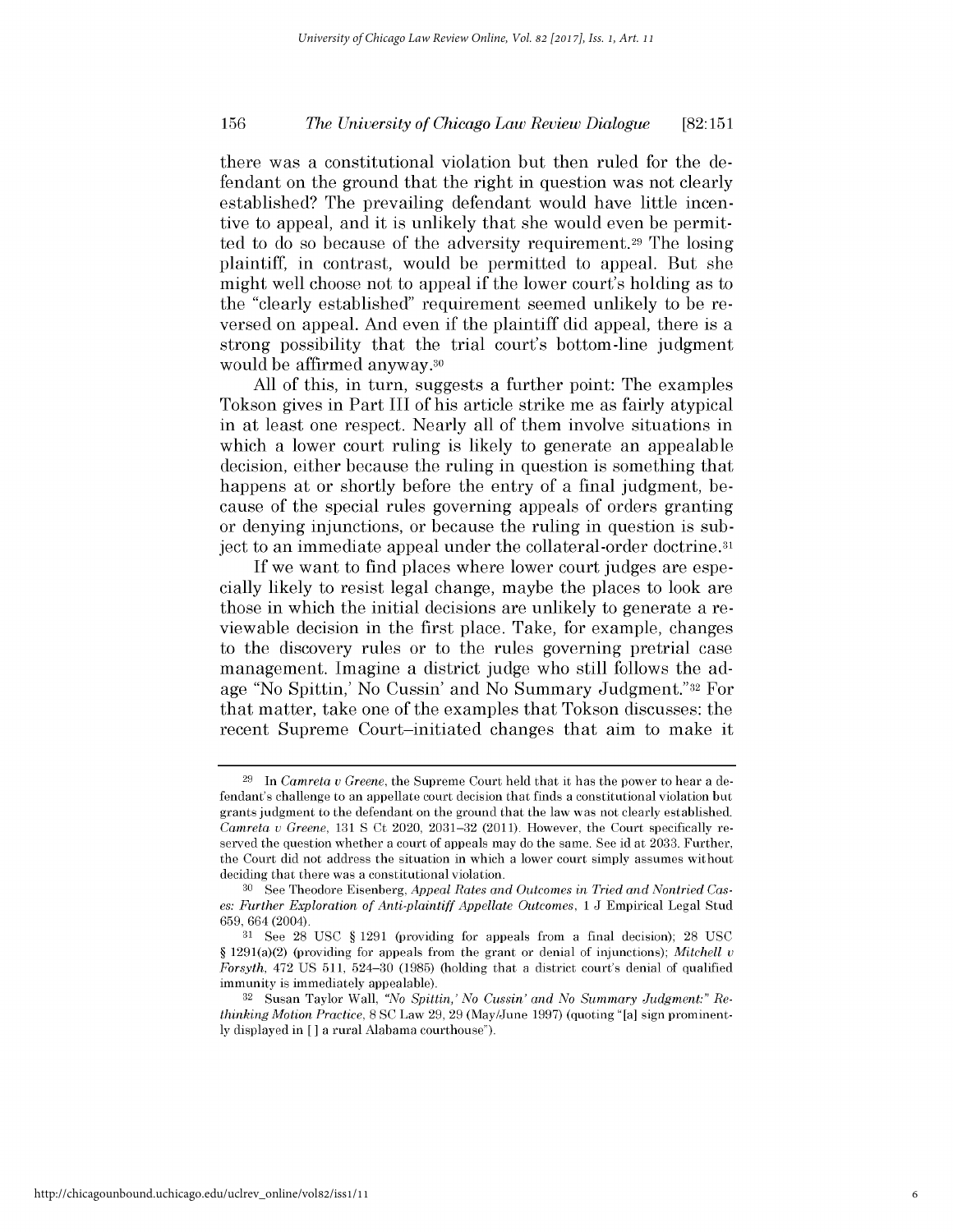easier for defendants to win motions to dismiss for failure to state a claim.33 These sorts of changes seem to fit Tokson's description to a T (low-visibility changes that could require judges to change deeply entrenched habits while creating more work and greater mental fatigue) while also occurring in situations in which effective appellate monitoring is particularly unlikely.

## III. WHAT EXACTLY IS "JUDICIAL RESISTANCE" ANYWAY?

Professor Tokson uses several different words to label the phenomena that he examines. These are not technical terms. Rather, they are commonly used words that carry heavy normative baggage and generally connote at least some level of mens re a. Words like "resistance."34 "Noncompliance." **35** Even "defiance ."36

In some situations, precise definitions may not matter very much. When a federal judge "attempted to reverse *Brown [v Board of Education of Topeka]* on the basis that blacks were not intelligent enough to attend school with whites,"37 we all can probably agree that the judge was engaged in resistance.

But other situations will be harder. Imagine a busy trial court judge who simply forgets that state law was recently changed to require courts to give juries written copies of all jury instructions,38 or a situation in which one party's brief recites a since-superseded legal standard and the opponent's brief does not call it out.<sup>39</sup> There is a good chance that the new law is not going to be followed in either case, but is it really accurate to label what happened as "judicial resistance"?

Or what about situations in which there is room for good faith disagreement about what (if anything) the new law even requires? In 2004, for example, the Supreme Court abandoned its previous balancing approach to the Sixth Amendment's Confrontation Clause and replaced it with a bright-line rule that asks whether the out-of-court statement that the prosecution seeks to admit is "testimonial" in nature.<sup>40</sup> Not surprisingly, lower court judges disagreed about whether particular types of

**<sup>33</sup>**See Tokson, 82 U Chi L Rev at 970 (cited in note 1).

<sup>34</sup> Id at 904.

<sup>&</sup>lt;sup>35</sup> Id at 903.

**<sup>36</sup>**Id at 904.

**<sup>37</sup>**Tokson, 82 U Chi L Rev at 910 (cited in note 1).

<sup>38</sup>See id at 936.

 $\frac{39}{40}$  See id at 932-34.

<sup>40</sup>See *Crawford u Washington,* 541 US 36, 68 (2004).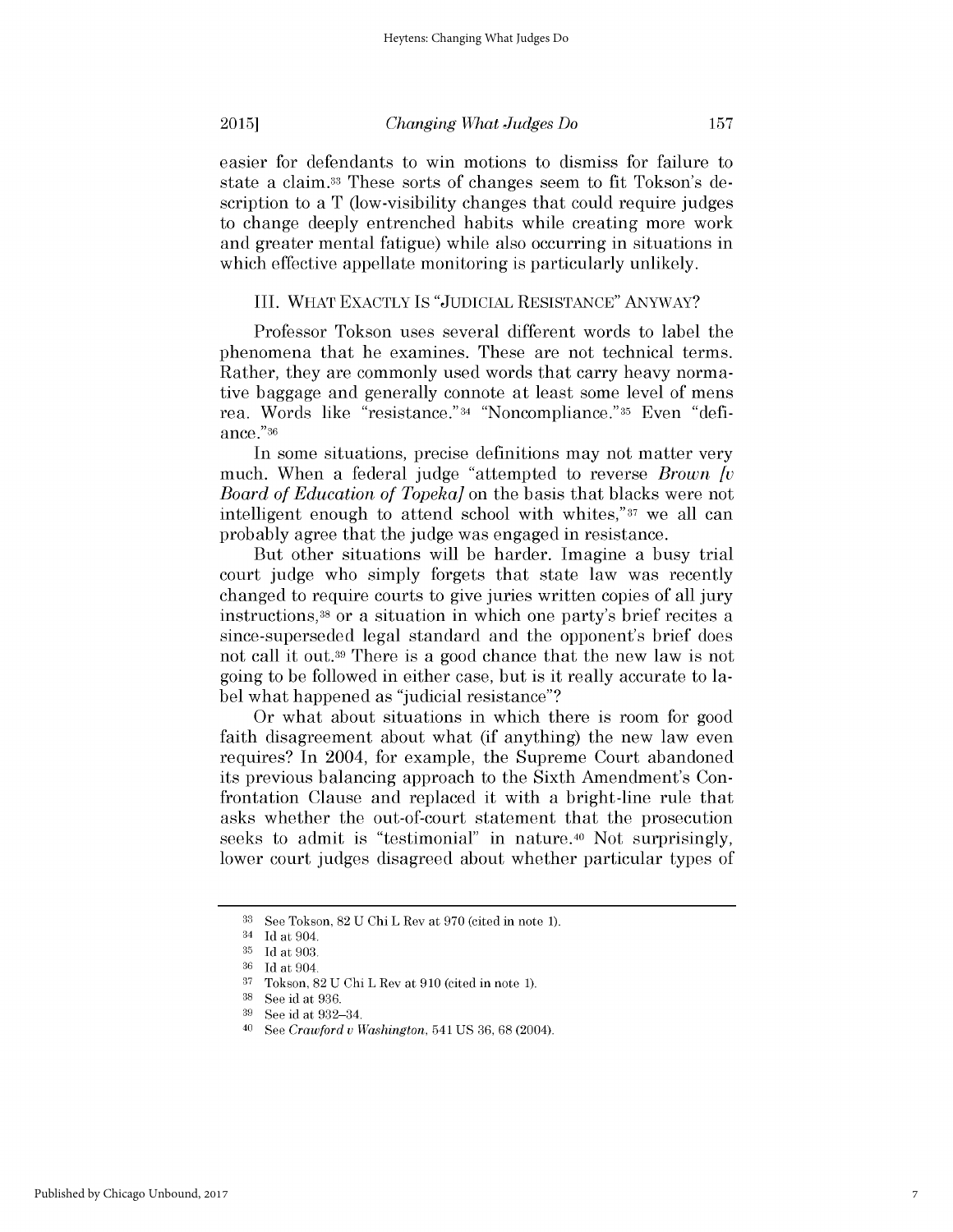statements satisfied that standard, and the Supreme Court eventually held that some lower courts had given "testimonial" an unduly narrow construction.41 The lower courts were reversed, but was it because they were "resisting," much less "defying," the Supreme Court?

Finally, what about situations in which the whole point of the new regime is to give judges discretion about how to act in a particular situation? Return to Tokson's qualified immunity example. Before 1991, the law was unclear about the desirability of following a particular procedure.42 From 1991 until 2001, the law "was not entirely clear" about whether or when that procedure was required.43 In 2001, the Supreme Court made it "unmistakable" that the procedure was mandatory in every case, <sup>44</sup> before reversing course in 2009 and holding that judges "should **...** exercise their sound discretion in deciding" whether to follow the procedure.<sup>45</sup> Tokson finds that, post-2009, lower court judges are still following the procedure more often than they were before 1991 or even between 1991 and 2001.46 But again, can we really say that the reason is "resistance" to the post-2009 rulea rule that, by its terms, tells judges to do what they think is best in a particular case?

I don't think this is just quibbling about semantics. If we are going to catalogue past examples of "judicial resistance" -let alone develop criteria for predicting and reducing future instances—we need to at least come up with a working definition of what "resistance" is. Yet, so far as I can tell, Tokson's article offers no single definition of that all-important term.

Nor am I suggesting that defining "resistance" or coming up with an acceptable alternative term will be easy. Far from it. To the contrary, my own inability to do so has been one of the biggest reasons why, despite my own interests in the challenges posed **by** legal change and the relationship between courts at dif-

<sup>41</sup>See *Melendez-Diaz u Massachusetts,* 557 US 305, 307, 310 (2009) (holding that "affidavits reporting the results of a forensic analysis which showed that material seized by the police and connected to the defendant was cocaine" were "testimonial" and thus covered by the Confrontation Clause).

<sup>42</sup> See Tokson, 82 U Chi L Rev at 953 (cited in note 1).

<sup>43</sup>Id (discussing *Siegert u Gilley,* 500 US 226 (1991)).

<sup>44</sup>Tokson, 82 U Chi L Rev at 954 (cited in note 1) (discussing *Saucier V Katz,* 533 US 194 (2001)).

*<sup>45</sup>Pearson u Callahan,* 555 US 223, 236 (2009).

**<sup>46</sup>**Tokson, 82 U Chi L Rev at 957-59 (cited in note 1).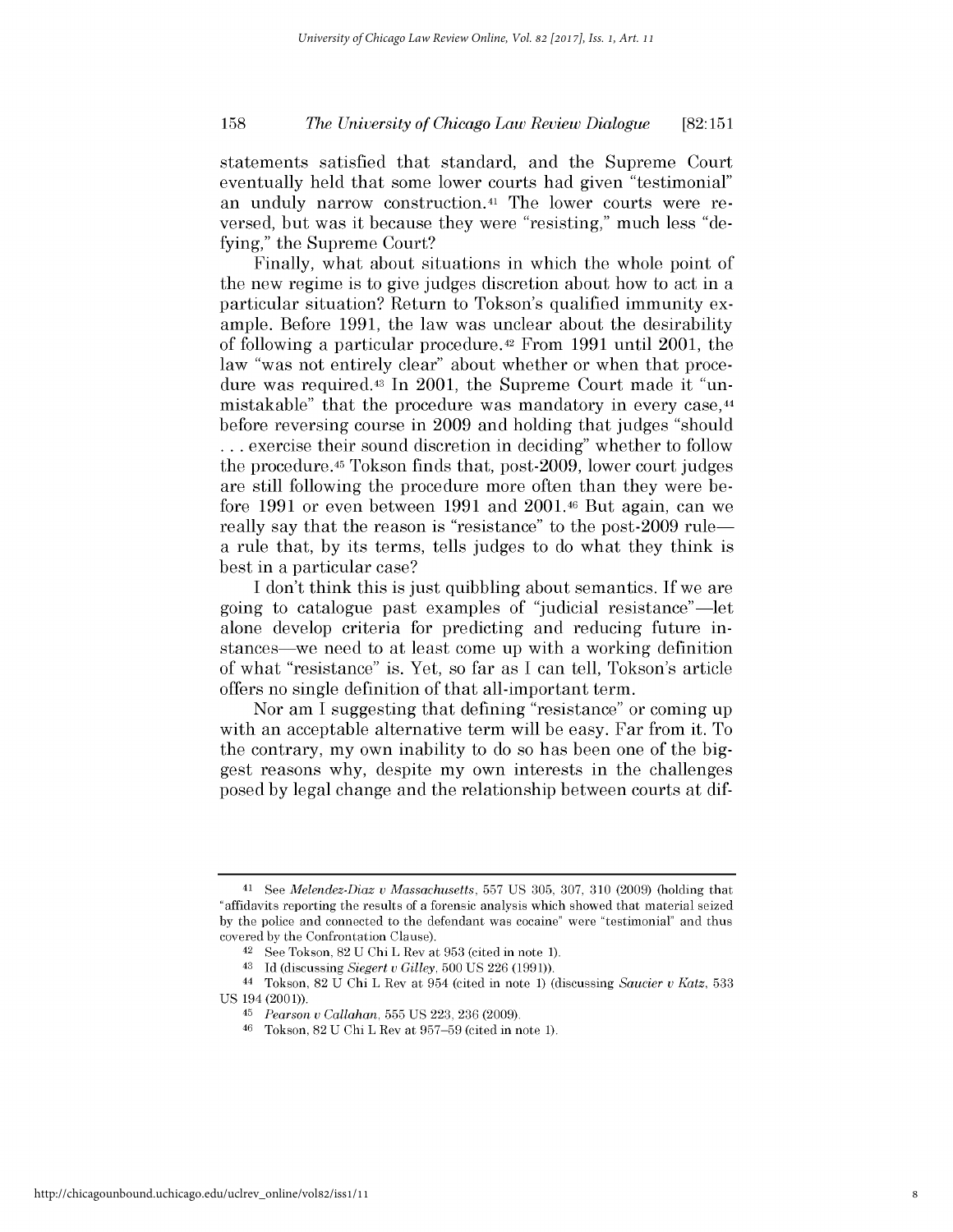ferent levels of the judicial hierarchy, $47$  I have never attempted the task at which Tokson makes such a great start here.

A major challenge with defining "judicial resistance" is that our two most plausible options for doing so are deeply problematic, and they remain problematic whether we use them alone or in combination. Option 1: a subjective standard that focuses on intent. That is, we might define "judicial resistance" as encompassing situations in which a judge is aware that her conduct does not conform to the best understanding of current law but proceeds with that conduct anyway because of a preference for the old law. Option 2: an objective standard that focuses on outcomes. In other words, create a procedure for determining the "right" answer or method of analysis under the new law and then label as "judicial resistance" any situation in which (a) the new law isn't followed and (b) what actually happens looks at least somewhat more like what used to happen under the old law.48

Both of these options have serious drawbacks. Option 1 (the subjective standard) has crippling problems of proof that render it useless in all but the most flagrant cases. Judges almost never admit that they are attempting to evade current law, and neither reviewing courts nor academics have ways of seeing into judges' heads or making them admit what really motivated their decisions. <sup>49</sup>

But the problems that plague Option 2 (the objective standard) may actually be even worse. Judges may get the new law "wrong" for all sorts of reasons, ranging from conscious and deliberate defiance to genuine and entirely reasonable disagreement. If we are going to disclaim any attempt to figure out why a particular outcome happened, it seems that we should consider using a word whose connotations are a bit less loaded than "resistance," much less "defiance."

More fundamentally, however, a purely objective definition of resistance risks falling prey to the same culprit that haunts many attempts to study judicial behavior empirically: an inabil-

<sup>47</sup>See generally Heytens, 66 Stan L Rev 1 (cited in note 20); Toby J. Heytens, *The Framework(s) of Legal Change,* 97 Cornell L Rev 595 (2012); Heytens, 83 Notre Dame L Rev 2045 (cited in note 17); Toby J. Heytens, *Managing Transitional Moments in Criminal Cases,* 115 Yale L J 922 (2006).

<sup>48</sup>Tokson seems to come close to embracing this conception of resistance when he discusses reasons why judges may inadvertently or even unknowingly reach the "wrong" result in a particular case. See Tokson, 82 U Chi L Rev at 919-20 (cited in note 1).

<sup>49</sup>See id at 930-31 (noting that "judicial noncompliance is most likely to occur in situations in which it is difficult to detect").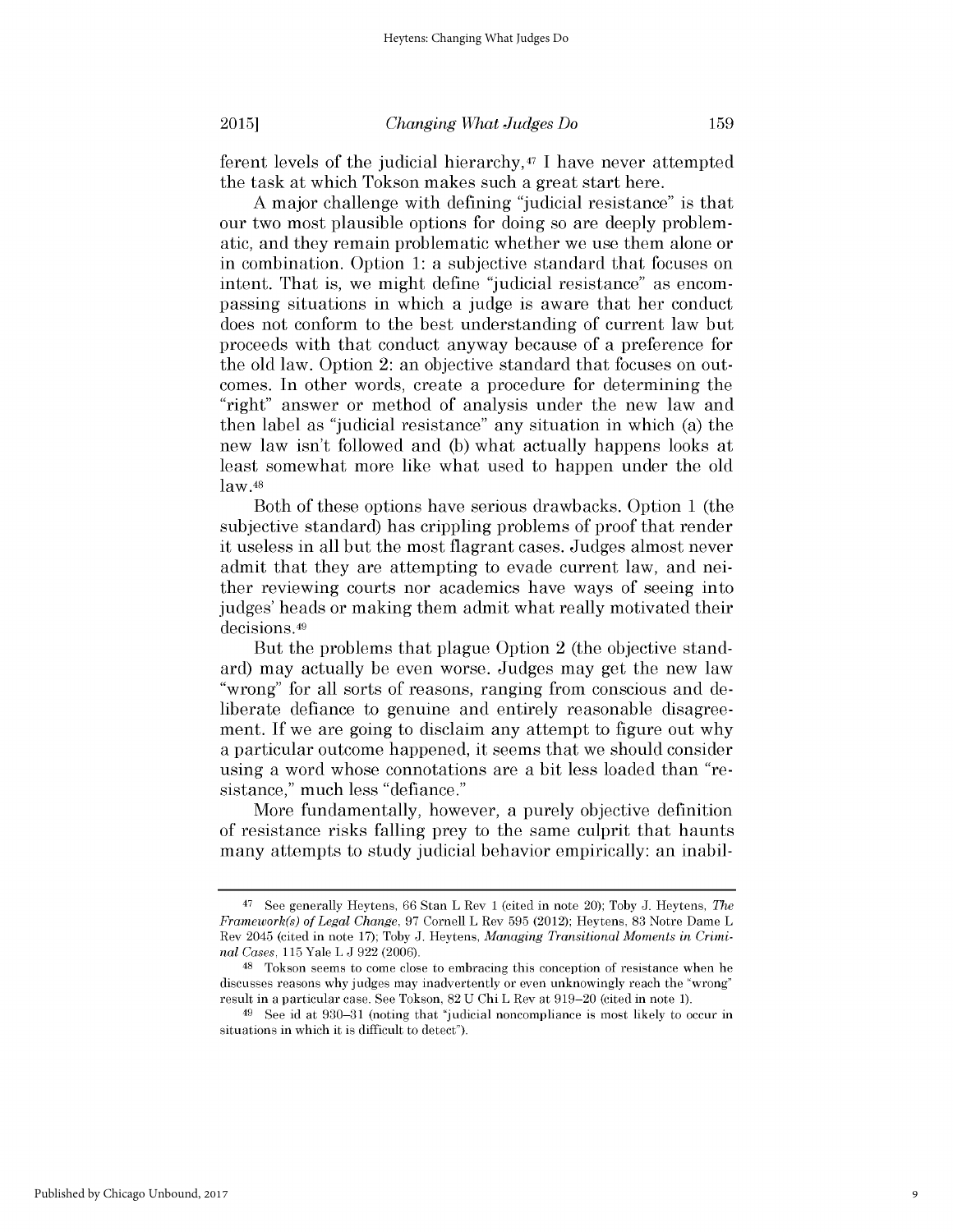ity to determine an unambiguously "correct" answer to most interesting legal problems, especially when the legal questions are (as they often are) tied up with a need to determine the underlying facts. To be sure, there will be exceptions, such as those in which the new rule says "Always do clearly defined thing X" and we are able to determine that judges are not in fact always doing X. Some of Tokson's examples may fit that description, such as jury improvement rules about when jurors are to be instructed or whether they are permitted to take notes,<sup>50</sup> or the provisions of the PSLRA that require district court judges to make certain findings in all covered cases.<sup>51</sup> But Tokson is not content to limit his examples of "resistance" to what he labels "[d]irect noncompliance"52 or "overt noncompliance."53 And one need not be a legal realist of the what-the-judge-ate-for-breakfast variety to worry that there will be many situations in which it will be difficult (if not impossible) to achieve universal agreement about the "right" answer or analysis for a given case. <sup>54</sup>

I'm not sure there is a way to untangle this Gordian knot. So let's propose a more radical solution, one that never occurred to me until I read Tokson's article: abandon use of the term "resistance" or any attempt to determine whether a particular situation is an example of it.55 As Tokson reminds us, the end goal here isn't to crush resistance for its own sake but rather to change what happens in the real world by "chang[ing] lower court practices."56 So the real question, it seems to me, is how to identify both the things that may make changing actual on-theground practices unusually difficult and the strategies for how we deal with those difficulties. Tokson's article does both things, and I think that his analysis takes a huge step in the right direction.

**<sup>55</sup>**Bracket, for a moment, what to do about cases in which a judge admits that she is refusing to follow her own best understanding of current law.

<sup>&</sup>lt;sup>50</sup> See id at 935-36.

**<sup>51</sup>**See id at 936-40.

 $52$  Tokson,  $82$  U Chi L Rev at  $909$  (cited in note 1).

<sup>53</sup> Id.

<sup>54</sup> The problem gets worse, not better, if we decide to reserve the label "judicial resistance" for those decisions that are "clearly wrong" under current law. At that point, we don't just need to figure out whether a particular decision was "wrong"; we also need a way of identifying whether the "clearly" standard is satisfied in a particular case.

**<sup>56</sup>**Tokson, 82 U Chi L Rev at 969 (cited in note 1).